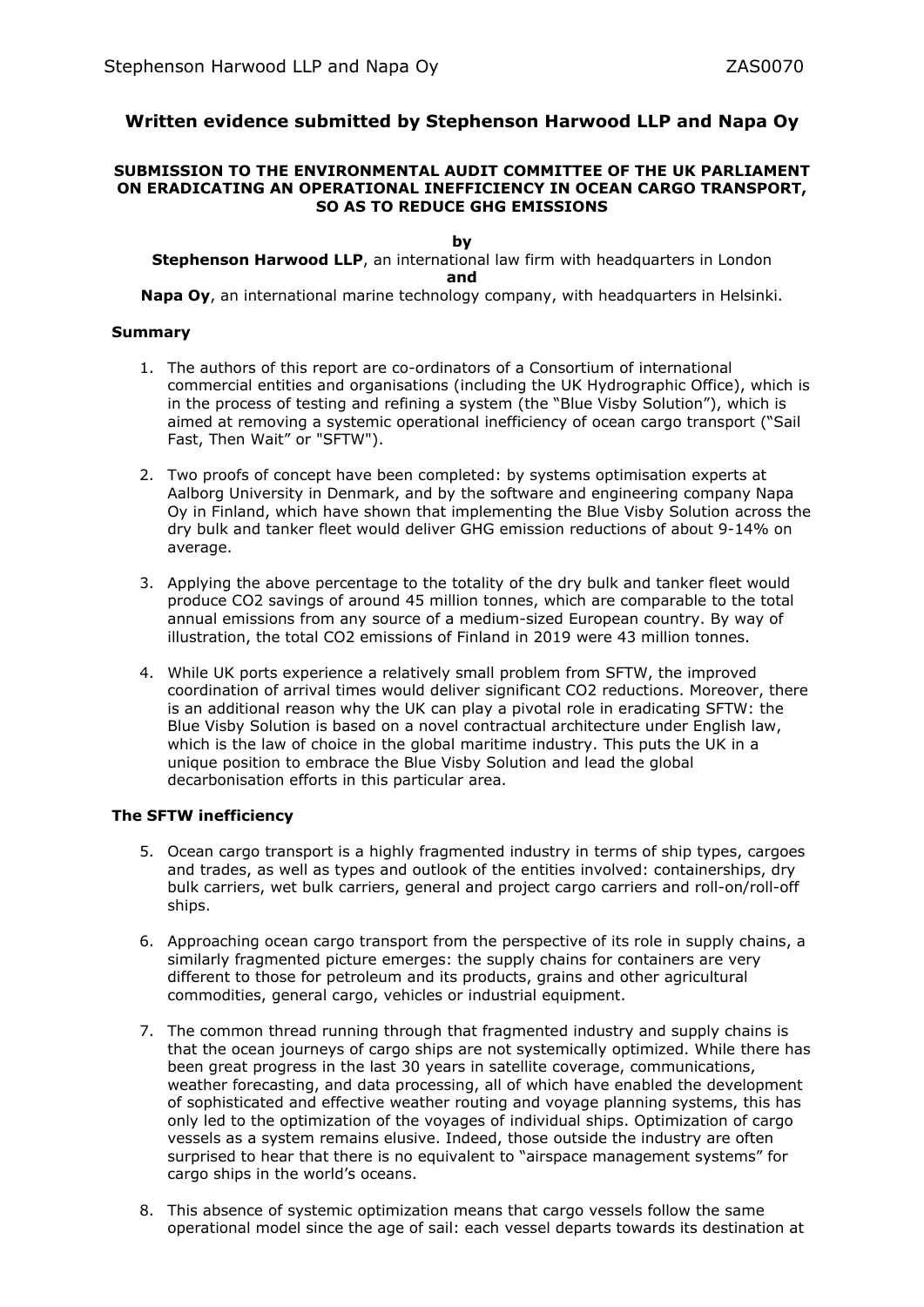its own optimal speed (often, the service speed, which is very similar to that of every other vessel in the same ship type), and without regard for other vessels or for the conditions at the destination. This operational model, known as "Sail Fast, Then Wait" or "Rush-to-Wait", has recently attracted the public's attention: the congestion outside Suez increased day-by-day as a result of the grounding of the vessel Ever Given; another example is the congestion outside various ports in China and the USA as a result of supply chain bottlenecks ashore. In all cases, congestion seemed to increase without any apparent co-ordination attempt amongst ships to adjust their speed and adapt to the changing circumstances.

9. This inefficiency has been tolerated for various reasons: the cost of wasted fuel is a fraction of the value of the cargo on board; the uncertainties at sea have traditionally discouraged long-term voyage planning; emissions has not been a concern until recently; and, perhaps above all, the contractual architecture of maritime trade gave rise to "split incentives", or a type of "agency problem", amongst the various industry participants.

#### **The contractual foundations of SFTW**

- 10. The operational practice of SFTW is underpinned by the contractual architecture of international maritime trade in various ways:
	- a. Bulk cargo vessels perform voyages at the instruction of their charterers, who have the right to give orders as to the commercial employment of the vessels. The relevant contracts (voyage and time charterparties) contain speed warranties and the obligation for the vessel to sail with utmost dispatch, or similar.
	- b. Many of those charterparties contain requirements for the vessel's arrival at a loading port by a particular date ("laycan"), or else the charterer has the option to cancel the charterparty.
	- c. In some types of charterparties (voyage charterparties), the vessel's prompt arrival at the port of destination triggers financial consequences in the form of "demurrage", which is legally defined as "liquidated damages for delay" but, from a financial perspective, is an income stream for the shipowners.
	- d. In other types of charterparties (time charterparties), the fuel cost falls on the charterer, meaning that shipowners have no incentive to optimise operations and, indeed, are contractually obliged to follow the charterers' operational instructions.
- 11. The above features give rise to what is sometimes referred to as an "agency problem" or "split incentives" in charterparties.
- 12. However, the charterparty perspective is too narrow, and the obstacle to eradicating SFTW is in fact greater. Ocean cargo transport is a link in the supply chain. Viewed from the perspective of supply chains, a further obstacle appears: the contracts for sale and purchase of commodities on board the vessels also contain provisions that require prompt arrival of the vessel. For example, sale and purchase contracts often contain provisions for laycans and demurrage (similar to provisions in charterparties), as well as for delivery periods of the goods on board.
- 13. Finally, contracts of carriage evidenced by bills of lading incorporate terms from charterparties, creating a further layer of complexity: a vessel carrying cargo that operates in any way other than with due dispatch is committing the cardinal sin in maritime law of an unlawful deviation.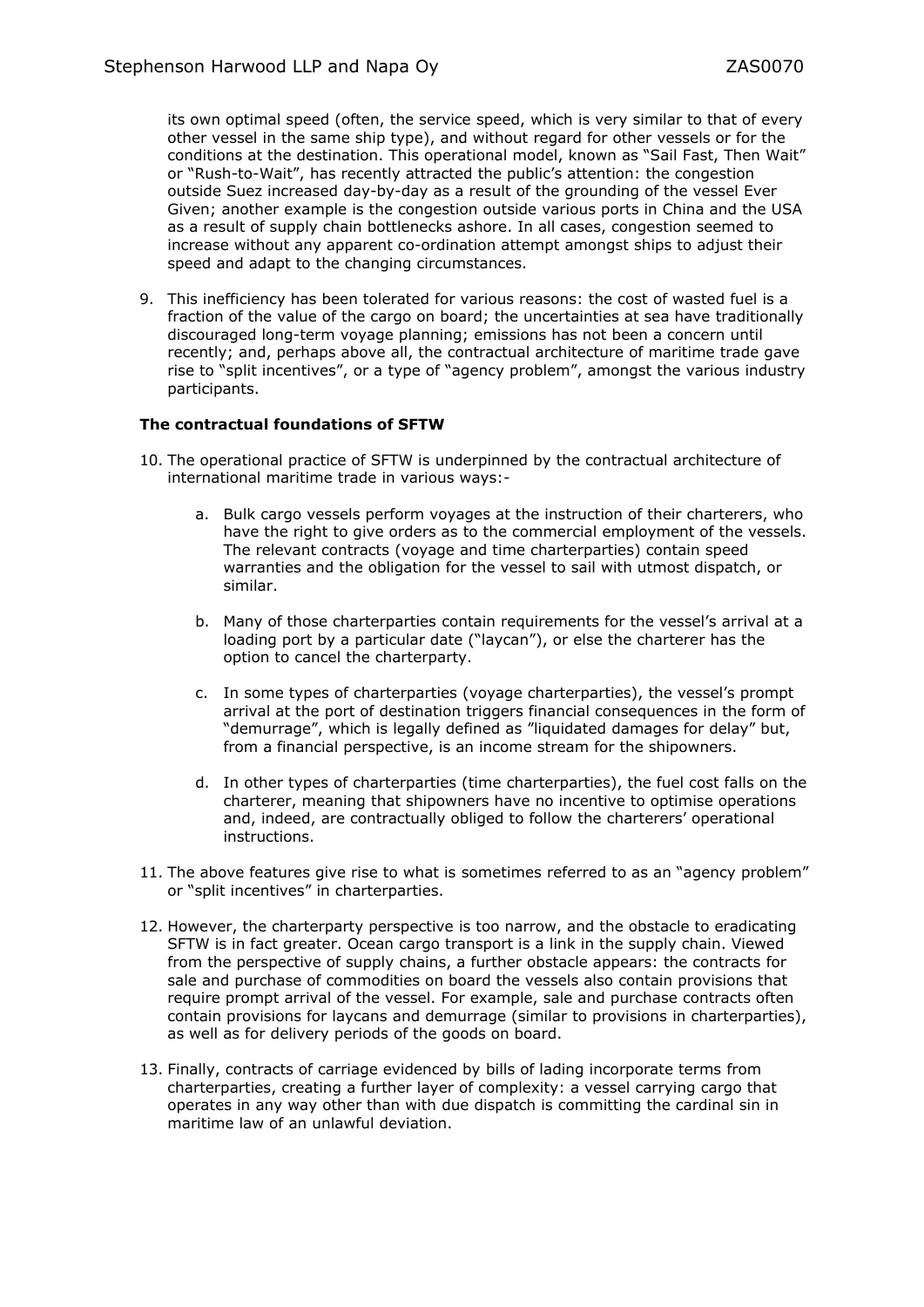14. It is clear from the above that the present contractual architecture of international maritime trade stands in the way of a GHG reduction of an order of magnitude equivalent to the entire emissions of a country.

# **The limitations of past and present efforts**

- 15. There have been great strides in the last fifteen years in the area of weather routing and voyage planning. This has resulted in increased efficiency of individual vessels (unilateral optimisation), but that does not assist with the systemic problem of SFTW.
- 16. In addition to the unilateral voyage optimization progress, there have been further attempts in two other areas of vessel efficiency: virtual arrival ("VA") and just-in-time arrival ("JiT").
	- a. VA attempted to deal with some of the obstacles described above in relation to the split incentives of charterparties. VA is, by its nature, a bilateral contractual mechanism and does not address the wider supply chain. Similarly, it does not address the systemic optimization problem, i.e. the fact that other vessels are proceeding to the same port and would steam at a higher speed in order to gain an advantage.
	- b. JiT, on the other hand, targets optimization beyond one individual ship, and operates outside any bilateral relationship between shipowners and charterers of one ship. However, JiT suffers from another weakness: it seeks to optimise port operations at a given port (the variables include the different requirements of individual terminals, tugs, port pilots, customs authorities etc.), rather than optimise the approaching vessels as a distinct system. Moreover, as every port is different, JiT solutions are difficult to deploy at scale.

## **Decarbonisation and SFTW**

- 17. Operational optimization is no longer merely desirable, but has become an imperative in ocean maritime trade and supply chains: not only does the trajectory towards decarbonisation require existing vessels to become more efficient, but also all new fuels under consideration (methanol, ammonia, hydrogen) have a much lower energy density than present marine fuels. Therefore, future vessels powered by such new fuels will need to operate at maximum fuel efficiency. It is in this context that eradicating SFTW is now an imperative.
- 18. A illustration of that imperative is the Clydebank Declaration, which has been signed by several governments, including the UK and the USA, and envisages decarbonized routes between certain ports. It is inconceivable that such green corridors can operate alongside the archaic and inefficient operational model of SFTW.

## **The Blue Visby Solution**

19. The Blue Visby Solution<sup>1</sup> ("BVS") is a multilateral optimisation platform consisting of various elements: technological, as well as contractual. It differs from VA and JiT because it approaches SFTW from the perspective of systems optimization, rather than unilaterally (individual vessel voyage planning), or bilaterally (as in VA), or form the perspective of port/berth management (as in JiT). In addition, the Blue Visby Solution includes a contractual mechanism for the sharing of costs and benefits amongst the platform participants, so as to remove the obstacle of split incentives.

<sup>&</sup>lt;sup>1</sup> Blue Visby is a trademark and the Blue Visby Solution has patent-pending status.